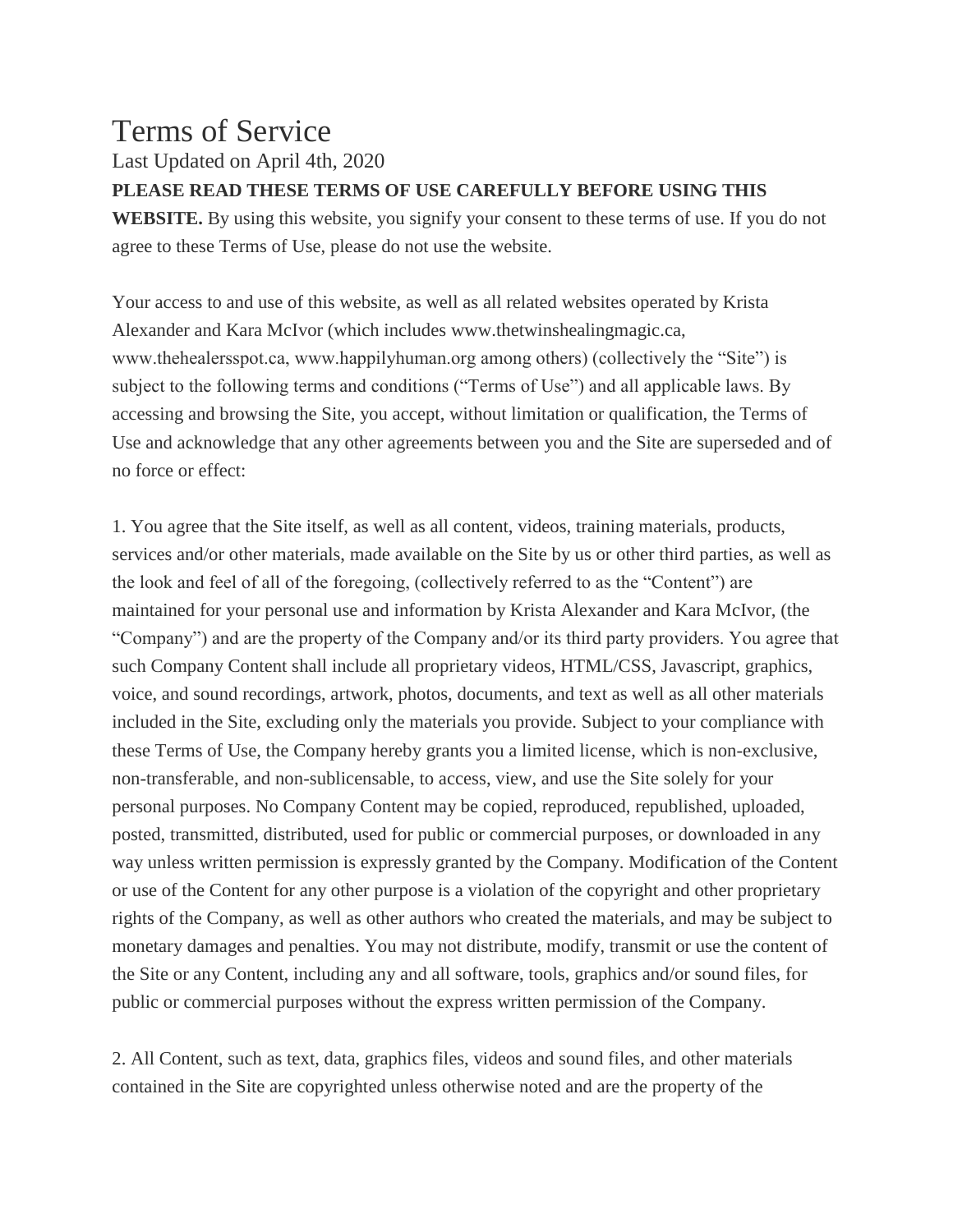Company and/or a supplier to the Company. No such materials may be used except as provided in these Terms of Use.

3. All trade names, trademarks, and images and biographical information of people used in the Company Content and contained in the Site, including without limitation the name, are either the property of, or used with permission by, the Company. The use of Content by you is strictly prohibited unless specifically permitted by these Terms of Use. Any unauthorized use of Content may violate the copyright, trademark, and other proprietary rights of the Company and/or third parties, as well as the laws of privacy and publicity, and other regulations and statutes. Nothing contained in this Agreement or in the Site shall be construed as granting, by implication or otherwise, any license or right to use any Trademark or other proprietary information without the express written consent of the Company or third party owner. The Company respects the copyright, trademark and all other intellectual property rights of others. The Company has the right, but has no obligation, to remove content and accounts containing materials that it deems, in its sole discretion, to be unlawful, offensive, threatening, libelous, defamatory, pornographic, obscene or otherwise objectionable or violates any party's intellectual property or these Terms of Use. If you believe that your intellectual property rights are being violated and/or that any work belonging to you has been reproduced on the Site or in any Content in any way, you may notify Company at thetwinshealingmagic@gmail.com. Please provide your name and contact information, the nature of your work and how it is being violated, all relevant copyright and/or trademark registration information, the location/URL of the violation, and any other information you believe is relevant.

4. While the Company uses reasonable efforts to include accurate and up-to-date information in the Site, the Company makes no warranties or representations as to its accuracy. The Company assumes no liability or responsibility for any errors or omissions in the content of the Site.

5. When you register with the Company and/or this Site, you expressly consent to receive any notices, announcements, agreements, disclosures, reports, documents, communications concerning new products or services, or other records or correspondence from the Company. You consent to receive notices electronically by way of transmitting the notice to you by email.

6. If you send comments or suggestions about the Site to the Company, including, but not limited to, notes, text, drawings, images, designs or computer programs, such submissions shall become, and shall remain, the sole property of the Company. No submission shall be subject to any obligation of confidence on the part of the Company. The Company shall exclusively own all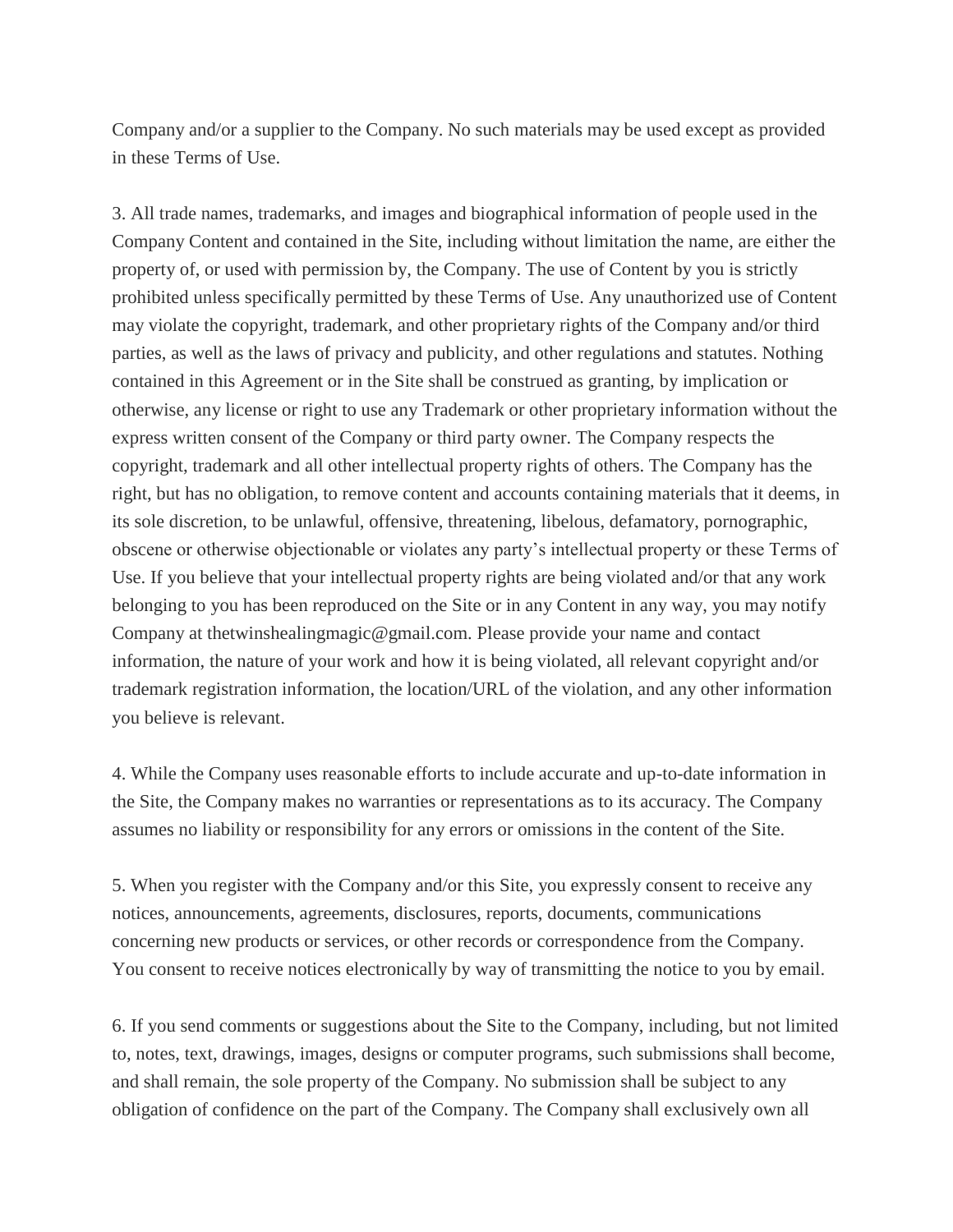rights to (including intellectual property rights thereto), and shall be entitled to unrestricted use, publication, and dissemination as to all such submissions for any purpose, commercial or otherwise without any acknowledgment or compensation to you.

7. The Company shall use commercially reasonable efforts to restrict unauthorized access to our data and files. However no system whether or not password protected can be entirely impenetrable. You acknowledge that it may be possible for an unauthorized third party to access, view, copy, modify, or distribute the data and files you store using the Site. Use of the Site is completely at your own risk.

8. The Company will not intentionally disclose any personally identifying information about you to third parties, except where the Company, in good faith, believes such disclosure is necessary to comply with the law or to enforce these Terms of Use. By using the Site, you signify your acceptance of the Company's Privacy Policy. If you do not agree with this Privacy Policy, in whole or part, please do not use this Site.

9. NEITHER THE COMPANY NOR ANY OTHER PARTY INVOLVED IN CREATING, PRODUCING, OR MAINTAINING THE SITE AND/OR ANY CONTENT ON THE SITE SHALL BE LIABLE UNDER ANY CIRCUMSTANCES FOR ANY DIRECT, INCIDENTAL, CONSEQUENTIAL, INDIRECT, OR PUNITIVE DAMAGES ARISING OUT OF YOUR ACCESS TO OR USE OF THE SITE. WITHOUT LIMITING THE FOREGOING, ALL CONTENT ON THE SITE IS PROVIDED "AS IS" WITHOUT WARRANTY OF ANY KIND, EITHER EXPRESSED OR IMPLIED, INCLUDING, BUT NOT LIMITED TO, THE IMPLIED WARRANTIES OF MERCHANTABILITY OR FITNESS FOR A PARTICULAR PURPOSE. THE COMPANY DOES NOT WARRANT OR MAKE ANY REPRESENTATIONS REGARDING THE USE OF THE MATERIALS IN THE SITE, THE RESULTS OF THE USE OF SUCH MATERIALS, THE SUITABILITY OF SUCH MATERIALS FOR ANY USER'S NEEDS OR THE LIKELIHOOD THAT THEIR USE WILL MEET ANY USER'S EXPECTATIONS, OR THEIR CORRECTNESS, ACCURACY, RELIABILITY, OR CORRECTION. THE COMPANY LIKEWISE DOES NOT WARRANT OR MAKE ANY REPRESENTATIONS OR GUARANTEES THAT YOU WILL EARN ANY MONEY USING THE SITE OR THE COMPANY'S TECHNOLOGY OR SERVICES. YOU ACCEPT ALL RESPONSIBILITY FOR EVALUATING YOUR OWN EARNING POTENTIAL AS WELL AS EXECUTING YOUR OWN BUSINESS AND SERVICES. YOUR EARNING POTENTIAL IS ENTIRELY DEPENDENT ON YOUR OWN PRODUCTS, IDEAS, TECHNIQUES; YOUR EXECUTION OF YOUR BUSINESS PLAN; THE TIME YOU DEVOTE TO THE PROGRAM, IDEAS AND TECHNIQUES OFFERED AND UTILIZED;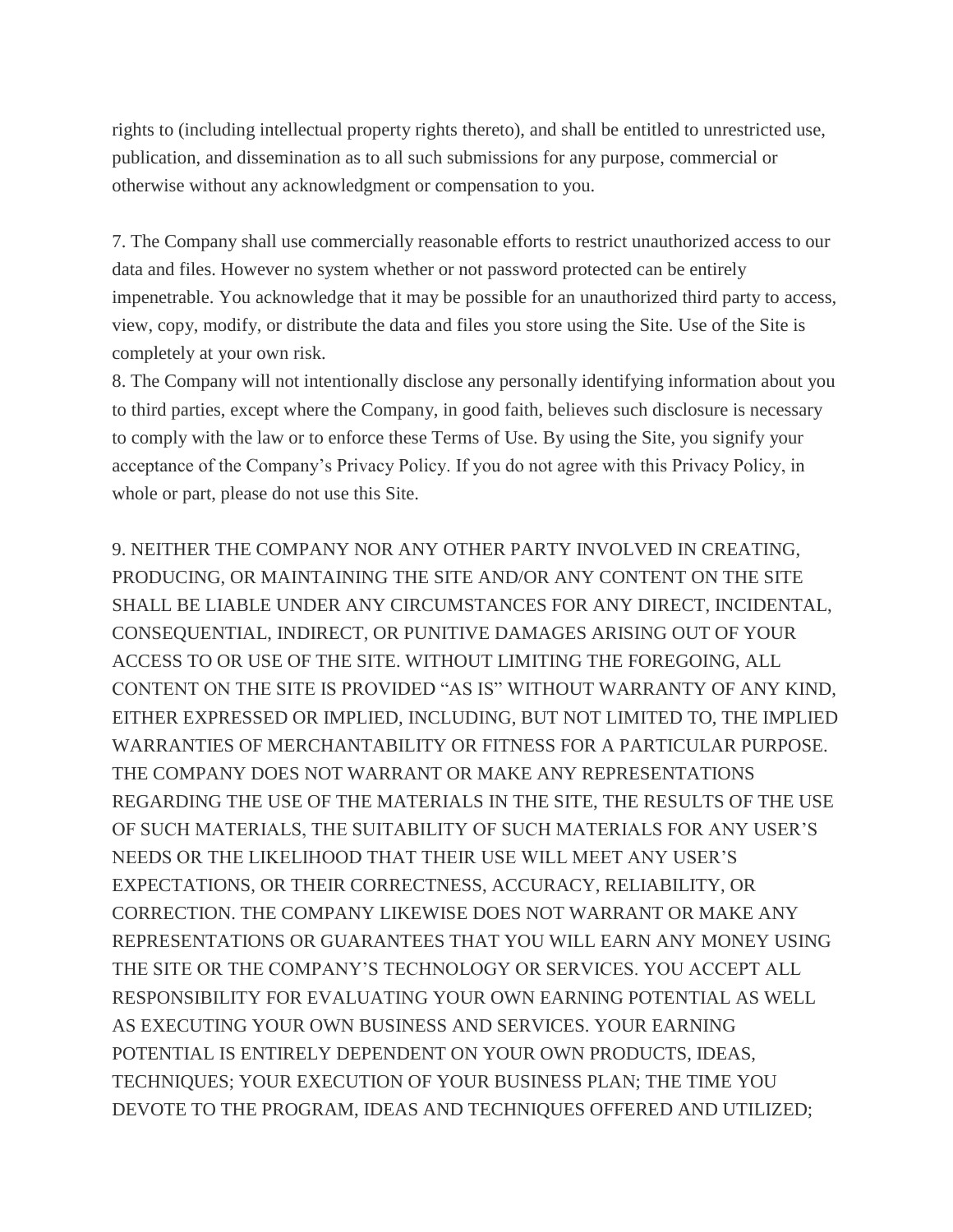AS WELL AS YOUR FINANCES, YOUR KNOWLEDGE AND YOUR SKILL. SINCE THESE FACTORS DIFFER AMONG ALL INDIVIDUALS, THE COMPANY CANNOT AND DOES NOT WARRANT OR MAKE ANY REPRESENTATIONS OR GUARANTEES REGARDING YOUR SUCCESS OR INCOME LEVEL. THE COMPANY DOES NOT WARRANT THAT THE USE OF THE MATERIALS WILL BE UNINTERRUPTED OR ERROR FREE, THAT DEFECTS WILL BE CORRECTED, OR THAT THIS SITE, THE CONTENT, AND/OR THE MATERIALS AVAILABLE ON THIS SITE ARE FREE FROM BUGS OR VIRUSES OR OTHER HARMFUL COMPONENTS. YOU ASSUME ALL RESPONSIBILITY FOR THE COST OF ALL NECESSARY REPAIRS OR CORRECTIONS. THE COMPANY SHALL NOT BE RESPONSIBLE FOR ANY PERFORMANCE OR SERVICE PROBLEMS CAUSED BY ANY THIRD PARTY WEBSITE OR THIRD PARTY SERVICE PROVIDER. ANY SUCH PROBLEM SHALL BE GOVERNED SOLELY BY THE AGREEMENT BETWEEN YOU AND THAT PROVIDER. Please note that the applicable jurisdiction may not allow the exclusion of implied warranties. Some of the above exclusions may thus not apply to you.

10. THE COMPANY SHALL NOT BE RESPONSIBLE FOR ANY PERFORMANCE OR SERVICE PROBLEMS CAUSED BY ANY THIRD PARTY WEBSITE OR THIRD PARTY SERVICE PROVIDER (including, for example, your web service provider service, Stripe payment services, your software and/or any updates or upgrades to that software). ANY SUCH PROBLEM SHALL BE GOVERNED SOLELY BY THE AGREEMENT BETWEEN YOU AND THAT PROVIDER. THE COMPANY RESERVES THE RIGHT TO DETERMINE, IN ITS SOLE DISCRETION, WHETHER THE COMPANY IS RESPONSIBLE FOR ANY SUCH MALFUNCTION OR DISRUPTION. THE COMPANY ALSO RESERVES THE RIGHT TO LIMIT YOUR USE OF THE SITE AND/OR THE CONTENT OR TO TERMINATE YOUR ACCOUNT SHOULD THE COMPANY DETERMINE THAT YOU HAVE VIOLATED THESE TERMS OF USE, OR THAT YOU HAVE VIOLATED ANY OTHER RULES OR CONDITIONS OF THE COMPANY. THE COMPANY RESERVES THE RIGHT TO REFUSE ACCESS TO THE SITE AND/OR THE COMPANY'S CONTENT, PRODUCTS AND/OR SERVICES TO ANYONE IN ITS SOLE DISCRETION. THE COMPANY RESERVES THE RIGHT TO DETERMINE, IN ITS SOLE DISCRETION, WHETHER THE COMPANY IS RESPONSIBLE FOR ANY SUCH MALFUNCTION OR DISRUPTION. THE COMPANY MAY, IN ITS SOLE DISCRETION, REFUND THE INITIAL FEE CHARGED FOR ANY USE OF THE SITE AND/OR ANY CONTENT OR A PRO-RATA PORTION THEREOF CONSISTENT WITH THE COMPANY'S REFUND POLICY. THE COMPANY SHALL REFUSE ANY REFUND THIRTY (30) DAYS AFTER YOUR PAYMENT FOR USE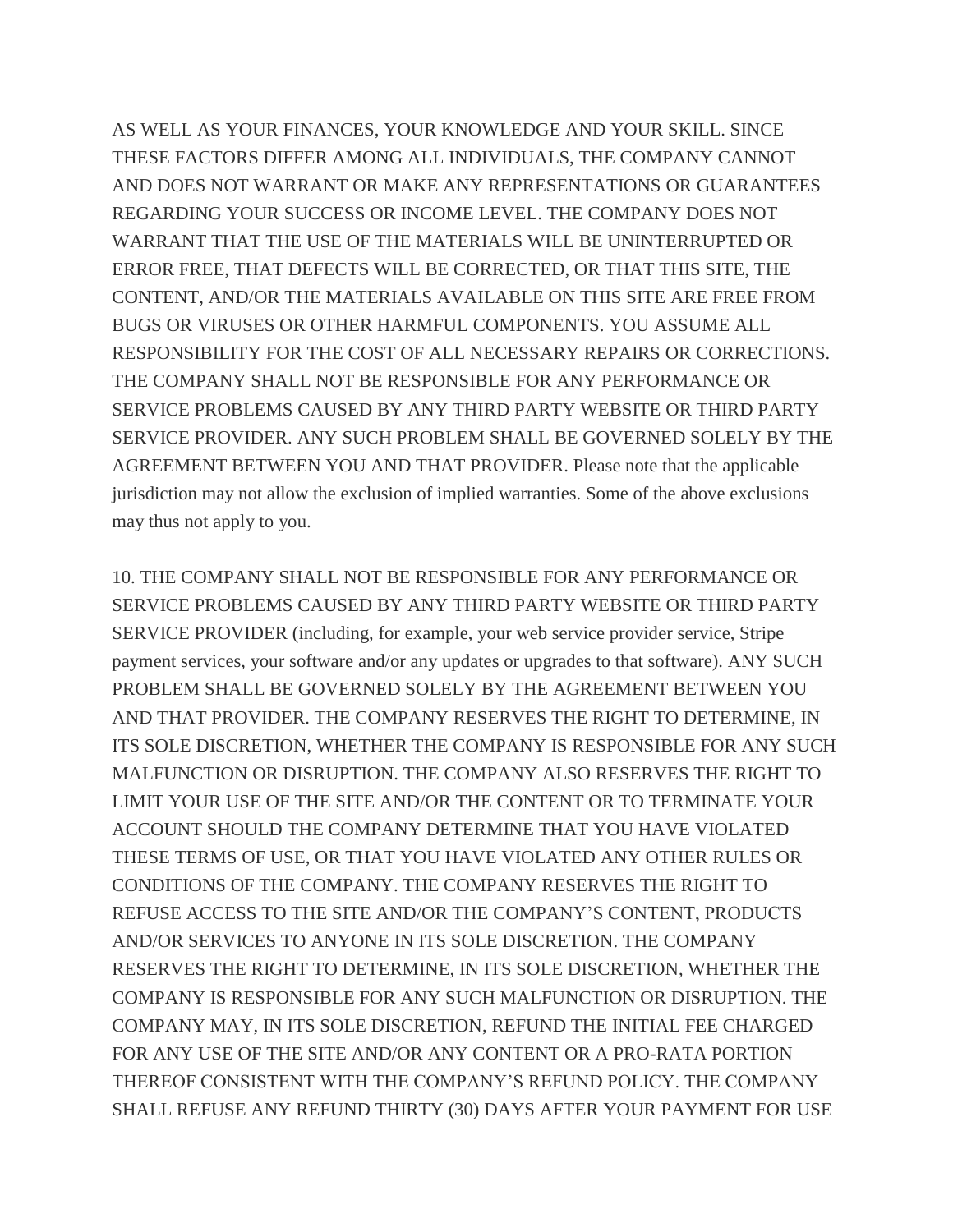OF THE SITE AND/OR ANY CONTENT, EITHER PURSUANT TO THE COMPANY'S CUSTOMER LICENSE AGREEMENT OR OTHERWISE, REGARDLESS OF THE REASON FOR DISRUPTION.

11. IN NO EVENT SHALL THE COMPANY BE LIABLE FOR ANY SPECIAL, INCIDENTAL, INDIRECT, PUNITIVE, RELIANCE OR CONSEQUENTIAL DAMAGES, WHETHER FORESEEABLE OR NOT, INCLUDING, BUT NOT LIMITED TO, DAMAGE OR LOSS OF PROPERTY, EQUIPMENT, INFORMATION OR DATA, LOSS OF PROFITS, REVENUE OR GOODWILL, COST OF CAPITAL, COST OF REPLACEMENT SERVICES, OR CLAIMS FOR SERVICE INTERRUPTIONS OR TRANSMISSION PROBLEMS, OCCASIONED BY ANY DEFECT IN THE SITE, THE CONTENT, AND/OR RELATED MATERIALS, THE INABILITY TO USE SERVICES PROVIDED HEREUNDER OR ANY OTHER CAUSE WHATSOEVER WITH RESPECT THERETO, REGARDLESS OF THEORY OF LIABILITY. THIS LIMITATION WILL APPLY EVEN IF THE COMPANY HAS BEEN ADVISED OR IS AWARE OF THE POSSIBILITY OF SUCH DAMAGES.

12. You agree to indemnify and hold the Company and each of its directors, officers, employees, and agents, harmless from any and all liabilities, claims, damages and expenses, including reasonable attorney's fees, arising out of or relating to (i) your breach of this Agreement, (ii) any violation by you of law or the rights of any third party, (iii) any materials, information, works and/or other content of whatever nature or media that you post or share on or through the Site, (iv) your use of the Site or any services that the Company may provide via the Site, and (v) your conduct in connection with the Site or the services or with other users of the Site or the services. The Company reserves the right to assume the exclusive defense of any claim for which we are entitled to indemnification under this Section. In such event, you shall provide the Company with such cooperation as is reasonably requested by the Company.

13. The provisions of these Terms of Use are for the benefit of the Company, its subsidiaries, affiliates and its third party content providers and licensors, and each shall have the right to assert and enforce such provisions directly or on its own behalf.

14. This agreement shall be governed by and construed in accordance with the laws of the Province of Saskatchewan, without giving effect to any principles of conflicts of law. You further submit to the exclusive jurisdiction of the Province of Saskatchewan. If any provision of this agreement shall be unlawful, void, or for any reason unenforceable, then that provision shall